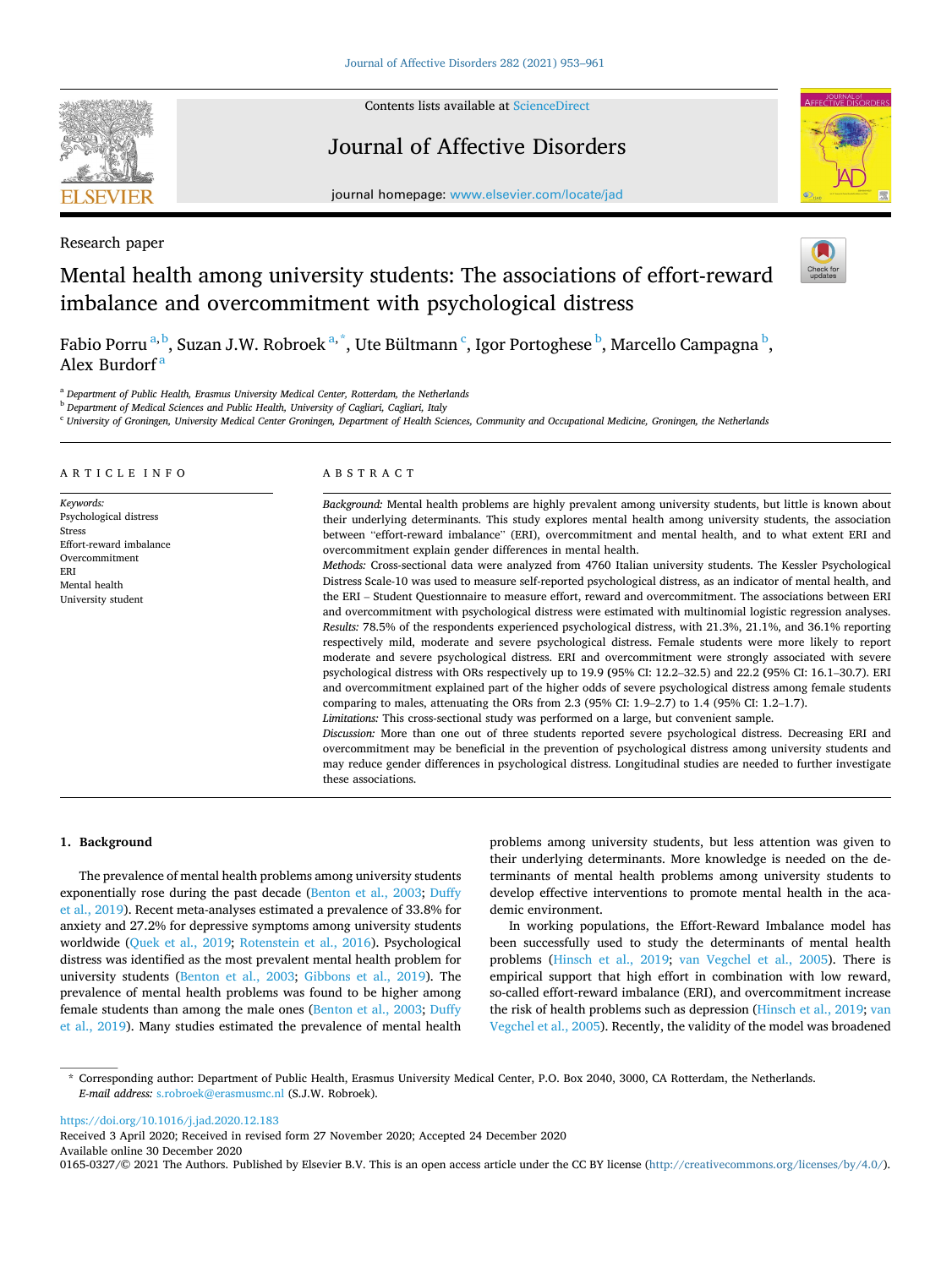to the student setting, where effort was defined as high study load, and reward as esteem, feeling respected in the academic environment and future work prospective ([Portoghese et al., 2019; Wege et al., 2017](#page-8-0)). To date, only a few studies demonstrated that high effort, low reward, ERI and high overcommitment were associated with burnout, depressive and anxiety symptoms among university students ([Hilger-Kolb et al.,](#page-7-0)  [2018;](#page-7-0) [Hodge et al., 2019](#page-7-0)). Furthermore, no studies explored whether ERI and overcommitment could partly explain the higher prevalence of mental health problems among female compared to male university students.

The aims of this study are to 1) explore mental health among Italian university students; 2) the association of ERI and overcommitment with mental health; and 3) to what extent ERI and overcommitment explain gender differences in mental health.

#### **2. Methods**

## *2.1. Study design, study sample and recruitment*

Cross-sectional data were collected among Italian university students (Ministero dell'Istruzione dell'Università [e della Ricerca 2019\)](#page-7-0). Data were collected with an online questionnaire implemented in Lime-Survey®, available from the 11th to the 23rd of December 2018. Respondents were recruited through web platforms commonly used by students for academic-related announcements, and through a public invitation on social media. Participants were informed about the study and provided digital informed consent. Given to the explorative aim of this observational study and the absence of follow up measurements, the questionnaire was anonymous and data were collected online in order to guarantee privacy to respondents. A total of 7773 individuals filled out the questionnaire. Individuals were included when (a) they gave information on mental health  $(n = 6150)$  and ERI and overcommitment (*n* = 4883); (b) were aged between 18 and 35 (*n* = 4852); (c) were enrolled in a bachelor's, master's or a combined degree  $(n = 4783)$  and (d) they did report to be male or female  $(n = 4760)$ . Totally, 4760 (61.2%) individuals were included in the study.

No ethical approval is required in Italy for observational studies as they are not defined as medical/clinical research, referring to the Italian law 211/2003. This study complied with the Declaration of Helsinki and with the Italian privacy law.

#### *2.2. Measures*

*Mental health.* Psychological distress assessed with the Kessler Psychological Distress Scale (K10) was used as indicator of mental health ([Kessler et al., 2003\)](#page-7-0). A wide range of mental disorders is typically characterized by a high level of psychological distress [\(Andrews and](#page-7-0)  [Slade, 2001\)](#page-7-0). Measuring the level of generic psychological distress, compared with the use of a specific diagnosis, allows to investigate mental health with a broader approach and taking into account the severity of the condition [\(Kessler et al., 2010](#page-7-0)). Moreover, psychological distress is the most common mental health problem among university students [\(Benton et al., 2003; Gibbons et al., 2019](#page-7-0)). The K10 includes ten items (Cronbach's  $\alpha = 0.91$ ), investigating how often the person has been experiencing a specific feeling (such as tiredness, hopelessness, worthlessness), over the past 30 days, with answers ranging from (1)"none of the time" to (5)"all of the time". The scores ranges from 10 to 50, with higher scores indicating higher levels of psychological distress. Respondents were divided into four groups based on their sum score: individuals experiencing no psychological distress (10–19), and individuals experiencing mild (20–24), moderate (25–29) or severe (30–50) levels of psychological distress ([Andrews and Slade, 2001](#page-7-0)). Respondents experiencing a low level of psychological distress were used as reference in the analysis.

*ERI model.* Effort, reward, and overcommitment were measured with the Effort-Reward Imbalance – Student Questionnaire (ERI-SQ), a

version of the ERI questionnaire adapted to the student setting [\(Wege](#page-8-0)  [et al., 2017](#page-8-0)). The Italian version consists of 12 items and three subscales: effort (two items, Spearman's coefficient  $= 0.56$ ) investigating the feelings toward the study workload (e.g. feeling being constantly under pressure due to the study workload), reward (five items, Cronbach's  $\alpha = 0.68$ ) investigating the perception of being treated fairly by peers and university staff, receiving proper credits, and job prospective, and overcommitment (five items, Cronbach's  $\alpha = 0.77$ ) investigating the constant thinking of academic duties and the ability to disconnect from studying [\(Portoghese et al., 2019\)](#page-8-0). All items are scored on a 4-point Likert-scale ranging from 1 (strongly disagree) to 4 (strongly agree). A lower score is more favourable for effort and overcommitment, while a higher score is more favourable for reward. ERI was estimated using the effort-reward ratio calculated with the algorithm "(effort score)/[(*reward score*)\*(*correction factor*)]", with a correction factor (0.4) accounting for the different number of items investigating effort and reward ([Siegrist et al., 2004](#page-8-0)). A higher ERI indicated an imbalance with higher effort than reward. For each of the four considered dimensions, individuals were divided into three groups (low, middle, high) according to the 33rd and 67th percentiles. The groups with low effort, high reward, low ERI and low overcommitment were used as references.

*Sociodemographics.* Information concerning gender, age, work, living-studying location, type of degree and discipline were collected. With regards to gender, respondents could indicate whether they would define themselves as female, male, other, or prefer to not declare. Since only six respondents answered gender with 'other', only female and male individuals could be included in the study. Students with paid work were those who reported having paid employment next to study. The variable "living-studying location" classified students into three categories: (i) students who study in the city they lived in with their family before enrolling university ("studying in hometown"), (ii) students who travel on a daily basis from another town to reach the university ("commuting for studying"), and (iii) students who moved to a new city to study ("moved for studying"). Italian higher education includes three different types of degree: (i) Bachelor's degree of the duration of three years, (ii) Master's degree of the duration of 2 years, and (iii) "combined degree" for specific disciplines only and of the duration of 5 (e.g. law) or 6 (e.g. medicine, dentistry) years combining the bachelor's and master's degree.

#### *2.3. Statistical analyses*

Descriptive statistics stratified by gender were used to present the characteristics of the study population. The presence of gender differences was investigated using T-tests (psychological distress, effort, reward, ERI, overcommitment, age) and Chi-squared tests (paid work, living-studying location, type of degree).

Analysis of Variance (ANOVA) with Post Hoc test according to Tukey was used to analyze the differences in psychological distress across sociodemographic subgroups. A clustered boxplot was drawn to explore the distribution of the population in terms of psychological distress across the type of degree. Multiline charts showing means with one standard deviation were drawn to explore trends in effort, reward and overcommitment across age.

Spearman's coefficients were estimated as measures of the correlation between effort, reward, ERI, and overcommitment to verify multicollinearity between independent variables.

Adjusted odd ratios (ORs) with corresponding 95% confidence intervals (95% CI) were estimated to study the associations between effort, reward, ERI, overcommitment, and psychological distress. The multinomial logistic regression allowed comparisons of individuals with no psychological distress, used as a reference, with individuals experiencing mild, moderate, and severe psychological distress. The multinomial logistic regression was stratified by gender, and adjusted for sociodemographic factors., An interaction analysis for performed to investigate the presence of interaction between gender with effort,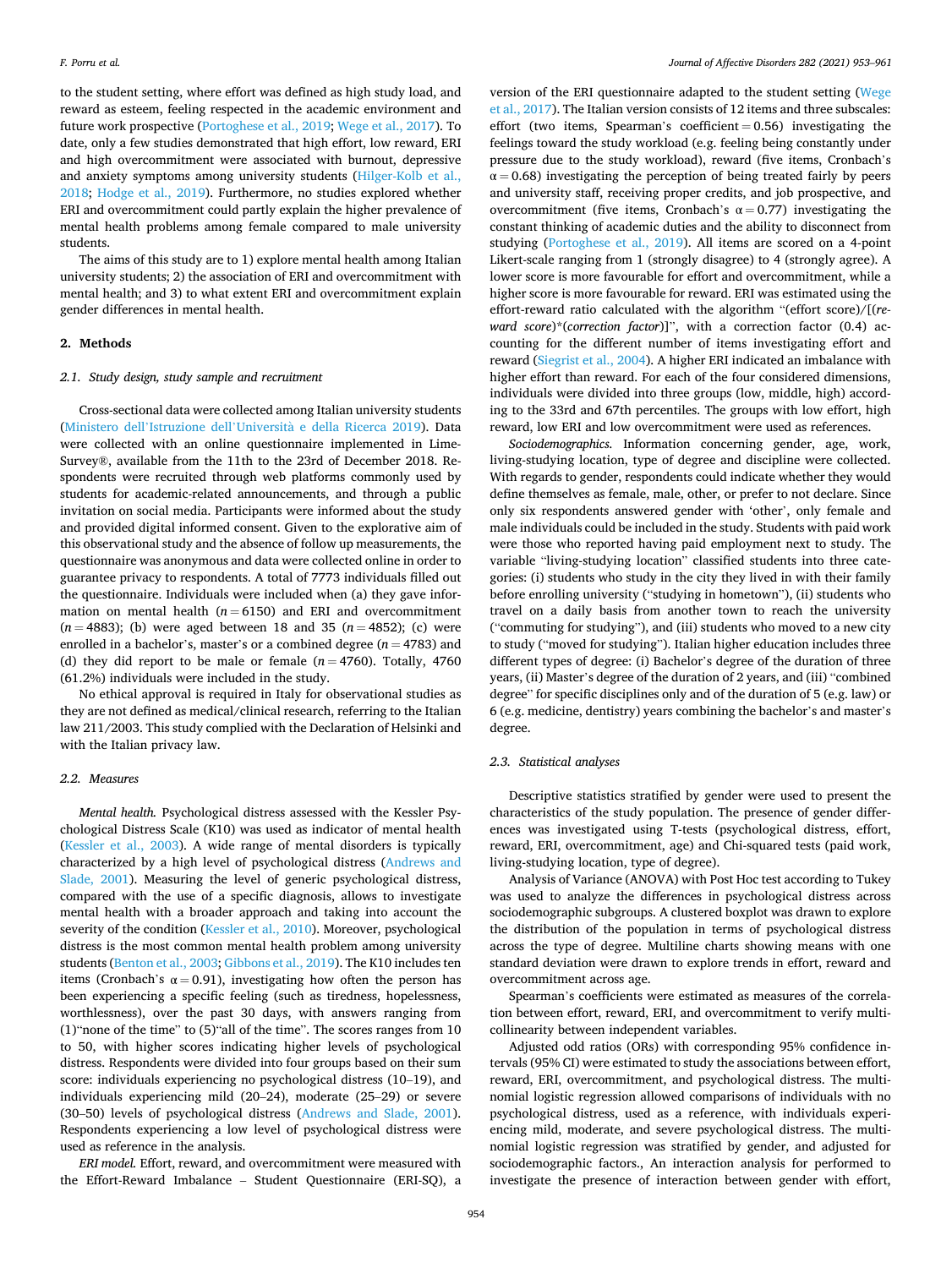reward, ERI and overcommitment in their association with psychological distress.

A multistep multinomial logistic regression was used to investigate if and to what extent ERI and overcommitment explained the association between gender and psychological distress. In the first model, the unadjusted ORs of gender for psychological distress were estimated. The second model took into account sociodemographic factors, and the third model also included ERI and overcommitment.

All analyses were performed using IBM Statistics SPSS 25 (IBM, [2019\)](#page-7-0).

## **3. Results**

## *3.1. Exploring mental health among university students*

The study population consisted of 3586 females (75.3%) and 1174 males (24.7%) (**Table 1)**. Most participants were medical students (42.9%), followed by students of architecture and design (9.7%), engineering (8.5%), languages (4.0%) and economics (3.9%).

In total, 78.5% of the respondents experienced psychological distress, of which 21.3% mild, 21.1% moderate, and 36.1% severe levels. Female students (39.1%) were more likely to report severe psychological distress compared to male students (26.8%). Psychological distress among female  $(M = 27.4, SD = 8.3)$  was significantly higher  $(F = 97.885, p = 0.001)$  than among male students  $(M = 24.6, SD = 8.1)$ . Among female students, a statistically significant difference in psychological distress was found for the living-studying location (*F* = 5.318,  $p = 0.005$ ). The post-hoc test indicated that commuters reported a significantly higher level of psychological distress  $(M = 28.0, SD = 8.3)$ compared to those studying in their hometown  $(p = 0.006)$  and those who moved for studying  $(p = 0.029)$ . Among male students, no significant differences were found across living-studying location (*F* = 0.920,  $p = 0.399$ ). Significant differences in psychological distress were found across type of degree among females  $(F = 6.811, p = 0.001)$  and males  $(F = 6.153, p = 0.002)$ . Among female students, the post-hoc test showed that psychological distress was significantly higher among those enrolled in a bachelor's degree  $(M = 27.9, SD = 8.4)$  compared to those enrolled in a master's degree  $(p = 0.001)$  or in a combined degree  $(p = 0.001)$ . Among male students, the post-hoc test indicated that those enrolled in a master's degree  $(M = 22.6, SD = 7.6)$  reported significantly

#### **Table 1**

Psychological distress, effort, reward, effort-reward imbalance (ERI), overcommitment and sociodemographic characteristics among 3586 female and 1174 male university students in Italy in 2018.

|                           | Females<br>$(n = 3586)$<br>Mean<br>SD |      | Males<br>$(n=1174)$<br>SD<br>Mean |               | Gender<br>difference<br>T (p-value) |  |
|---------------------------|---------------------------------------|------|-----------------------------------|---------------|-------------------------------------|--|
|                           |                                       |      |                                   |               |                                     |  |
| Psychological distress    | 27.4                                  | 8.3  | 24.6                              | 8.1           | 1.261 (0.000)                       |  |
| $(10-50)^1$               |                                       |      |                                   |               |                                     |  |
| <b>ERI</b> factors        |                                       |      |                                   |               |                                     |  |
| Effort $(2-8)^1$          | 6.3                                   | 1.3  | 5.9                               | 1.4           | 0.139(0.000)                        |  |
| Reward $(5-20)^1$         | 13.5                                  | 2.5  | 13.8                              | 2.6           | 0.350(0.001)                        |  |
| ERI $(0.25-4.0)^{-1}$     | 1.2                                   | 0.4  | 1.1                               | 0.5           | 0.016(0.000)                        |  |
| Overcommitment $(5-20)^1$ | 13.5                                  | 3.3  | 12.2                              | 3.3           | 0.640(0.000)                        |  |
| Sociodemographics         |                                       |      |                                   |               |                                     |  |
| Age $(18-35)^1$           | 22.5                                  | 2.6  | 22.7                              | 2.6           | 1.042 (0.078)                       |  |
|                           | N                                     | $\%$ | N                                 | $\frac{9}{6}$ | $\chi$ 2 (p-value)                  |  |
| Paid work (yes)           | 568                                   | 15.8 | 159                               | 13.5          | 3.603 (0.058)                       |  |
| Living-studying location  |                                       |      |                                   |               |                                     |  |
| Studying in hometown      | 1049                                  | 29.3 | 406                               | 34.6          | 15.567 (0.000)                      |  |
| Commuting for study       | 1086                                  | 30.3 | 298                               | 25.4          |                                     |  |
| Moved for study           | 1451                                  | 40.5 | 470                               | 40.0          |                                     |  |
| Type of degree            |                                       |      |                                   |               |                                     |  |
| Bachelor's degree         | 1317                                  | 36.7 | 374                               | 31.9          | 9.360 (0.009)                       |  |
| Master's degree           | 443                                   | 12.4 | 162                               | 13.8          |                                     |  |
| Combined degree           | 1826                                  | 50.9 | 638                               | 54.3          |                                     |  |

Range.

lower level of psychological distress compared to those enrolled in a bachelor's degree  $(p = 0.018)$  or in a combined degree  $(p = 0.001)$ (**[Fig. 1\)](#page-3-0)**. More information can be found in **[Table 2](#page-3-0)**.

Concerning the ERI model factors, with older age, reward decreased while effort and overcommitment increased both among female and male students (**[Fig. 2](#page-4-0)**). The changes of effort, reward and overcommitment with age were statistically significant both in men and women (**Supplementary file, Table A)**.

#### *3.2. The association of ERI and overcommitment with mental health*

Spearman's coefficients  $(r<sub>s</sub>)$  showed that overcommitment was moderately correlated with effort  $(r_s = 0.56)$ , ERI  $(r_s = 0.50)$  (**Supplementary file, Table B**).

Among male and female students, effort, reward, ERI and overcommitment were statistically significantly associated with psychological distress (**[Table 3](#page-5-0)**). The strength of the associations increased with the severity of psychological distress with ORs up to 22.2 (95% CI= 16.1–30.7) for the highest level of psychological distress. The strength of the associations between the ERI model factors and psychological distress increased with a higher level of effort, ERI and overcommitment, and with a lower level of reward. The only exception to this trend concerned the association of effort and ERI with mild psychological distress among male students.

## *3.3. Gender difference in mental health: the role of effort-reward imbalance and overcommitment*

No statistically significant interaction effect was found between gender with effort, reward, ERI, overcommitment and psychological distress.

The association between gender and psychological distress did not change significantly after adjustment for sociodemographic factors (**[Table 4](#page-5-0)**). The strength of the association between being a female student and psychological distress attenuated after additional adjustment for ERI and overcommitment from OR 2.3 (95% CI =  $1.9-2.7$ ) to OR 1.4  $(95\% \text{ CI} = 1.2 - 1.7).$ 

## **4. Discussion**

In this study, over a third of the students experienced a severe level of psychological distress in the previous month. Female students were more likely to report psychological distress than male students. Students reporting higher effort, lower reward, higher effort-reward imbalance, and higher overcommitment were more likely to experience psychological distress, these associations were stronger with higher levels of psychological distress. The higher prevalence of psychological distress among female students could partly be explained by effort, reward and overcommitment.

## *4.1. Mental health among university students: psychological distress as indicator*

Generic psychological distress was measured as an indicator of mental health for several reasons. Firstly, psychological distress is the most prevalent university students' mental health problem ([Gibbons](#page-7-0)  [et al., 2019](#page-7-0); [Tsouros et al., 1998\)](#page-8-0). Secondly, we aimed to investigate mental health status among university students with a more comprehensive approach taking into account the severity of the mental health problems. The impact of mental health problems varies across different conditions but also within the same condition depending on the severity. Measuring the level of psychological distress allowed us to take into account the severity of the mental health problem rather than the presence of a specific condition only [\(Salomon et al., 2015](#page-8-0)). Thirdly, we wanted to avoid focusing on specific disorders only because in the literature there is a lack concerning (i) mental health among Italian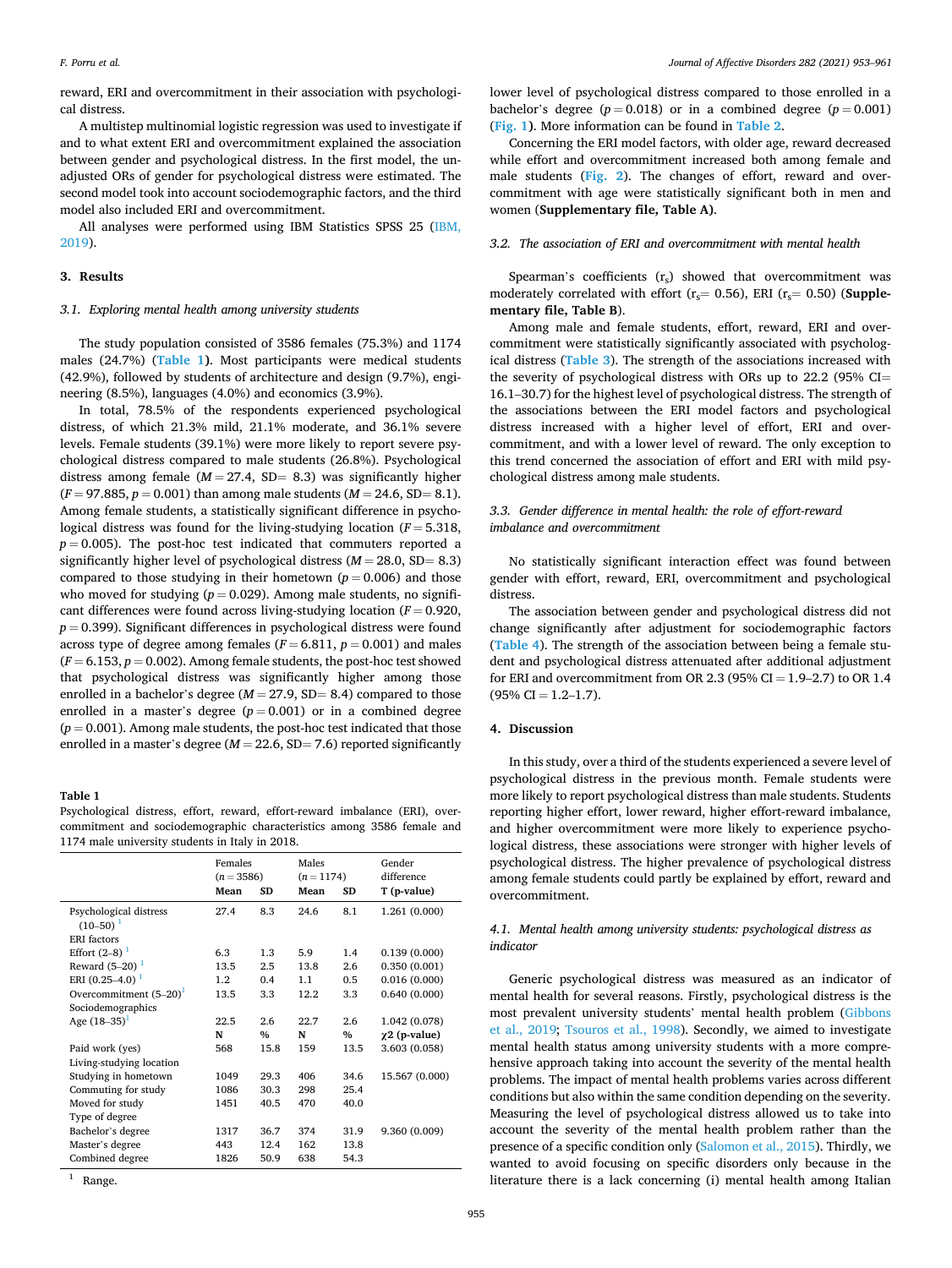<span id="page-3-0"></span>

**Fig. 1.** Clustered boxplot showing psychological distress (K10) by type of enrolled degree among 3586 female and 1174 male university students in Italy in 2018.

university students, (ii) application of ERI model in the university setting and (iii) the use of the ERI model to explain gender difference. A general approach was preferable, leaving more specific investigation into specific conditions for future studies. Nevertheless, a K10 score of 20 or above discriminates well between individuals who meet the Composite International Diagnostic Interview criteria for anxiety and depression and those who do not [\(Andrews and Slade, 2001](#page-7-0)). K10 scores between 20 and 24, 25 and 29, and above 30 were associated with a likelihood of having a mild, a moderate and a severe mental disorder

**Table 2** 

|  | Psychological distress across sociodemographic groups stratified by gender |  |  |
|--|----------------------------------------------------------------------------|--|--|
|  | among 3586 female and 1174 male students in Italy in 2018.                 |  |  |

|                   | Females ( $n = 3586$ )       |       |       | Males $(n = 1174)$           |       |       |  |
|-------------------|------------------------------|-------|-------|------------------------------|-------|-------|--|
|                   | Psychological distress (K10) |       |       | Psychological distress (K10) |       |       |  |
|                   | Mean                         | F-    | p.    | Mean                         | $F -$ | p.    |  |
|                   | (SD)                         | value | value | (SD)                         | value | value |  |
| Age $1$           |                              |       |       |                              |       |       |  |
| $<$ 23 year       | 27.5                         | 1.040 | 0.308 | 24.5                         | 0.183 | 0.669 |  |
|                   | (8.2)                        |       |       | (8.0)                        |       |       |  |
| $\geq$ 23 year    | 27.2                         |       |       | 24.7                         |       |       |  |
|                   | (8.4)                        |       |       | (8.2)                        |       |       |  |
| Paid work         |                              |       |       |                              |       |       |  |
| Yes               | 27.9                         | 2.830 | 0.093 | 25.1                         | 0.663 | 0.416 |  |
|                   | (8.2)                        |       |       | (8.4)                        |       |       |  |
| No                | 27.3                         |       |       | 24.6                         |       |       |  |
|                   | (8.3)                        |       |       | (8.1)                        |       |       |  |
| Living-studying   |                              |       |       |                              |       |       |  |
| location          |                              |       |       |                              |       |       |  |
| Studying in       | 26.9                         | 5.318 | 0.005 | 24.2                         | 0.920 | 0.399 |  |
| hometown          | (8.2)                        |       |       | (8.2)                        |       |       |  |
| Commuting for     | 28.0                         |       |       | 24.8                         |       |       |  |
| study             | (8.3)                        |       |       | (8.1)                        |       |       |  |
| Moved for study   | 27.2                         |       |       | 24.9                         |       |       |  |
|                   | (8.3)                        |       |       | (8.1)                        |       |       |  |
| Type of degree    |                              |       |       |                              |       |       |  |
| Bachelor's degree | 27.9                         | 6.811 | 0.001 | 24.7                         | 6.153 | 0.002 |  |
|                   | (8.4)                        |       |       | (8.1)                        |       |       |  |
| Master's degree   | 26.4                         |       |       | 22.6                         |       |       |  |
|                   | (8.3)                        |       |       | (7.6)                        |       |       |  |
| Combined degree   | 27.2                         |       |       | 25.1                         |       |       |  |
|                   | (8.2)                        |       |       | (8.2)                        |       |       |  |

 $1$  Individuals were divided into two groups according to the mean.

([Furukawa et al., 2003;](#page-7-0) [Rural and Regional Health and Aged Care Ser](#page-8-0)[vices 2001](#page-8-0); [Stallman, 2010\)](#page-8-0).

In our population of students, the high prevalence of mild (21.3%), moderate (21.1%) and severe (36.1%) levels of psychological distress suggests a high prevalence of mental disorders [\(Andrews and Slade,](#page-7-0)  [2001;](#page-7-0) [Furukawa et al., 2003](#page-7-0); [Kessler et al., 2010](#page-7-0), 2003; [Rural and](#page-8-0)  [Regional Health and Aged Care Services 2001](#page-8-0)). According to the Global Burden of Diseases 2017 (GBD2017), the prevalence of mental disorders among Italians was 17.5% in the group aged 20–24 years, and 17.1% among those aged 25–29 years [\(Institute for Health Metrics and Evalu](#page-7-0)[ation \(IHME\) 2017](#page-7-0)) being anxiety and depressive disorders the most common conditions. There are different possible explanations for the higher prevalence in our study than the GBD2017 ([Institute for Health](#page-7-0)  [Metrics and Evaluation \(IHME\) 2017](#page-7-0)). Firstly, the GBD2017 took into account only some specific mental conditions, excluding others such as personality disorders which are highly prevalent ([Lenzenweger et al.,](#page-7-0)  [2007\)](#page-7-0) and characterized by psychological distress. Secondly, the level of psychological distress is higher among university students than among the general population in the same age groups ([Stallman, 2010](#page-8-0)). Females and medical students are at higher risk for anxiety and depressive disorders [\(Kessler et al., 1994](#page-7-0); [Smith et al., 2018](#page-8-0)). In our sample, both represented a more significant share than they actually do at national level ([Istituto Nazionale di Statistica \(Istat\) 2019](#page-7-0)). Nevertheless, our findings suggest that psychological distress is highly prevalent among Italian university students, and consequently, they might be at high risk for mental disorders [\(Andrews and Slade, 2001](#page-7-0); [Furukawa et al., 2003](#page-7-0); [Kessler et al., 2010;](#page-7-0) [Rural and Regional Health and Aged Care Services](#page-8-0)  [2001\)](#page-8-0).

## *4.2. At university like at work: effort-reward imbalance and overcommitment matter*

The ERI model successfully explains mental health problems among workers [\(Hinsch et al., 2019;](#page-7-0) [van Vegchel et al., 2005\)](#page-8-0), and this study shows that the ERI model might do the same also in the university setting. Effort, reward, and overcommitment are important modifiable factors and if longitudinal studies will confirm our findings, not only effort and reward separately but also their (im)balance needs to be taken into account by universities' staff to plan effective interventions to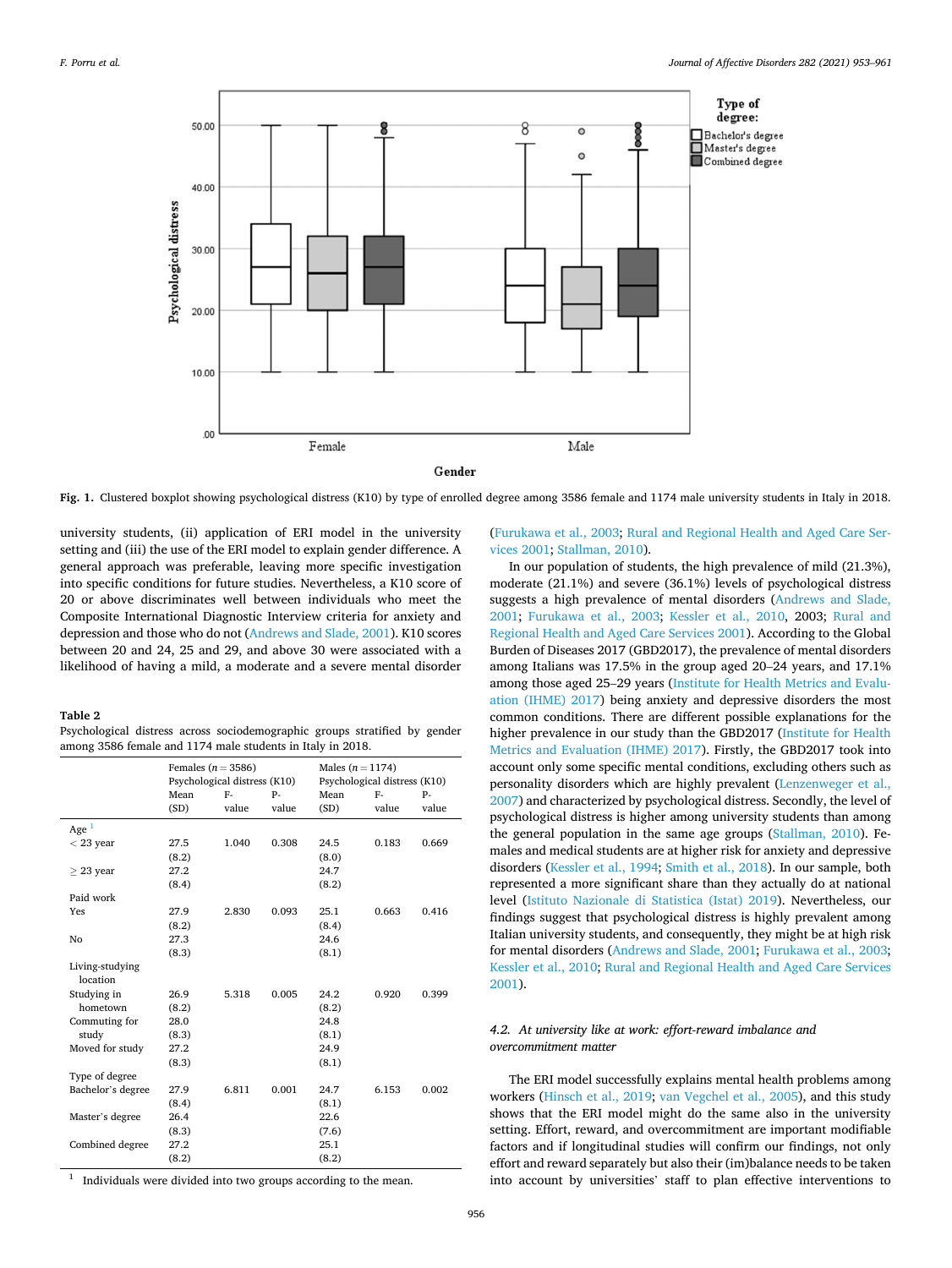<span id="page-4-0"></span>

**Fig. 2.** Mean scores with one standard deviation of effort, reward and overcommitment, by age among 3586 female and 1174 male university students in Italy in 2018.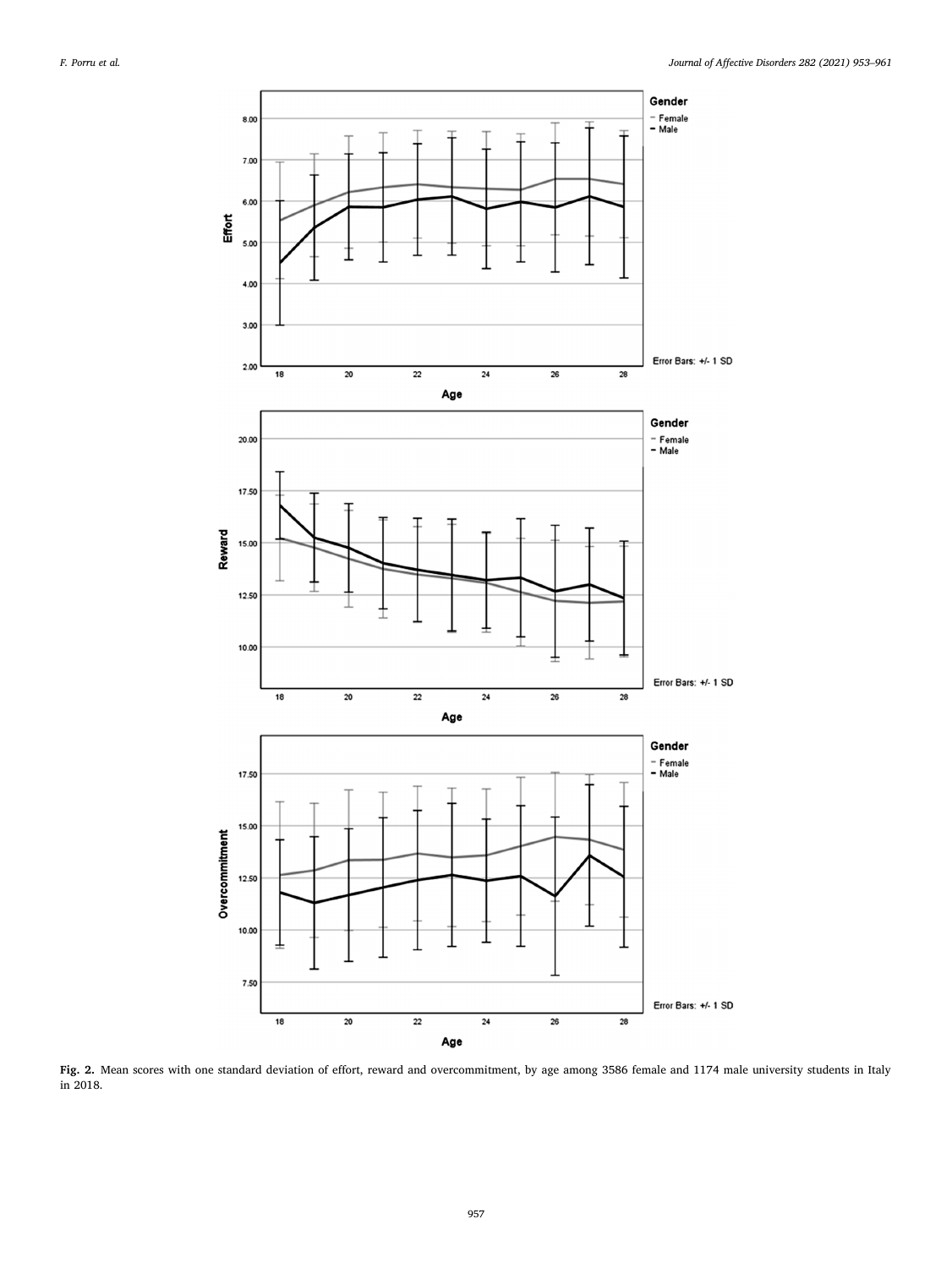#### <span id="page-5-0"></span>**Table 3**

Associations of effort, reward, effort-reward imbalance (ERI), overcommitment with different levels of psychological distress, stratified by gender and presented per level of psychological distress, estimated with multinomial logistic regression, among 4760 university students in Italy in 2018.

|                             | Psychological distress $(K10)$ <sup>1</sup>                   |                                                  |                                                  |                                                             |                                                  |                                     |  |
|-----------------------------|---------------------------------------------------------------|--------------------------------------------------|--------------------------------------------------|-------------------------------------------------------------|--------------------------------------------------|-------------------------------------|--|
|                             | Females ( $n = 3586$ )<br>Mild $^{2}(n = 724)$ OR<br>(95% CI) | Moderate <sup>2</sup> $(n = 780)$ OR<br>(95% CI) | Severe <sup>2</sup> ( $n = 1403$ )OR<br>(95% CI) | Males ( $n = 1174$ )<br>Mild $^{2}(n = 289)$ OR<br>(95% CI) | Moderate <sup>2</sup> $(n = 224)$ OR<br>(95% CI) | Severe $^{2}(n=315)$ OR<br>(95% CI) |  |
| Effort $3$                  |                                                               |                                                  |                                                  |                                                             |                                                  |                                     |  |
| $-$ low $(n = 1095)$        | 1.0                                                           | 1.0                                              | 1.0                                              | 1.0                                                         | 1.0                                              | 1.0                                 |  |
| - middle $(n = 807)$        | 1.7                                                           | 2.8                                              | 3.8                                              | 2.4                                                         | 3.2                                              | 3.8                                 |  |
| - high $(n = 2858)$         | $(1.2 - 2.3)$                                                 | $(2.0 - 3.8)$                                    | $(2.8 - 5.0)$                                    | $(1.5 - 2.6)$                                               | $(2.6 - 5.7)$                                    | $(2.4 - 6.2)$                       |  |
|                             | 2.9                                                           | 6.5                                              | 13.5                                             | 1.2                                                         | 6.8                                              | 15.3                                |  |
|                             | $(2.0 - 4.2)$                                                 | $(4.6 - 9.3)$                                    | $(9.7 - 18.8)$                                   | $(0.6 - 2.6)$                                               | $(3.6 - 12.5)$                                   | $(8.6 - 27.1)$                      |  |
| Reward <sup>3</sup>         |                                                               |                                                  |                                                  |                                                             |                                                  |                                     |  |
| - high $(n = 2179)$         | 1.0                                                           | 1.0                                              | 1.0                                              | 1.0                                                         | 1.0                                              | 1.0                                 |  |
| - middle                    | 1.2                                                           | 1.9                                              | 2.1                                              | 1.4                                                         | 2.1                                              | 2.4                                 |  |
| $(n = 1578)$                | $(0.9 - 1.5)$                                                 | $(1.4 - 2.5)$                                    | $(1.6 - 2.7)$                                    | $(0.9 - 2.0)$                                               | $(1.3 - 3.2)$                                    | $(1.5 - 3.8)$                       |  |
| $-$ low $(n = 1003)$        | 2.1                                                           | 3.8                                              | 7.4                                              | 1.6                                                         | 2.8                                              | 8.1                                 |  |
|                             | $(1.6 - 2.7)$                                                 | $(2.9 - 5.1)$                                    | $(5.6 - 9.6)$                                    | $(1.1 - 2.5)$                                               | $(1.7-4.4)$                                      | $(5.1 - 13.0)$                      |  |
| ERI <sup>3</sup>            |                                                               |                                                  |                                                  |                                                             |                                                  |                                     |  |
| $-$ low $(n = 1618)$        | 1.0                                                           | 1.0                                              | 1.0                                              | 1.0                                                         | 1.0                                              | 1.0                                 |  |
| - middle                    | 1.4                                                           | 3.3                                              | 4.0                                              | 2.5                                                         | 3.3                                              | 4.7                                 |  |
| $(n=1397)$                  | $(1.1 - 1.8)$                                                 | $(2.6 - 4.3)$                                    | $(3.2 - 5.1)$                                    | $(1.7 - 3.6)$                                               | $(2.1 - 5.0)$                                    | $(3.1 - 7.2)$                       |  |
| - high $(n = 1745)$         | 3.0                                                           | 8.3                                              | 18.7                                             | 1.9                                                         | 6.9                                              | 19.9                                |  |
|                             | $(2.2 - 4.1)$                                                 | $(6.1 - 11.3)$                                   | $(14.0 - 25.0)$                                  | $(1.1 - 3.1)$                                               | $(4.2 - 11.6)$                                   | $(12.2 - 32.5)$                     |  |
| Overcommitment <sup>3</sup> |                                                               |                                                  |                                                  |                                                             |                                                  |                                     |  |
| $-$ low $(n = 1227)$        | 1.0                                                           | 1.0                                              | 1.0                                              | 1.0                                                         | 1.0                                              | 1.0                                 |  |
| - middle                    | 2.3                                                           | 4.0                                              | 4.9                                              | 2.3                                                         | 2.6                                              | 6.6                                 |  |
| $(n=1542)$                  | $(1.8 - 3.0)$                                                 | $(3.1 - 5.1)$                                    | $(3.8 - 6.2)$                                    | $(1.6 - 3.3)$                                               | $(1.7 - 3.9)$                                    | $(4.4 - 9.8)$                       |  |
| - high $(n = 1991)$         | 3.1                                                           | 7.9                                              | 22.2                                             | 2.6                                                         | 6.4                                              | 22.1                                |  |
|                             | $(2.2 - 4.5)$                                                 | $(5.6 - 11.1)$                                   | $(16.1 - 30.7)$                                  | $(1.4 - 5.0)$                                               | $(3.5 - 11.7)$                                   | $(12.4 - 39.4)$                     |  |

<sup>1</sup> Reference are individuals with no psychological distress (females ( $n = 679$ ) and males ( $n = 346$ )).<br><sup>2</sup> Individuals were divided into four groups using as range  $\leq$ 19 (low), 20–24 (mild), 25–29 (moderate), and  $\geq$ 

promote mental health among students. ERI had a stronger association with severe levels of psychological distress compared with the effort and reward alone.

The imbalance between effort and reward might be tackled by decreasing the effort or by increasing the reward. The ERI model takes into account the perceived effort, which depends on an objective component (e.g. study demands) and a subjective component (e.g. personal resources to accomplish the duties). Hence, universities can address planning and content of educational programmes in order to assure an appropriate study load as well as using teaching methods that enhance students' motivation [\(Karsenti and Thibert, 1994](#page-7-0)). Instead, the subjective component is related to the way students deal with the effort. Students reported their willingness to increase their knowledge concerning coping strategies and study-related stress management ([Reeve](#page-8-0)  [et al., 2013\)](#page-8-0). A few interventions at organizational level such as changes in the evaluation and the grading system ([Kerdijk et al., 2013;](#page-7-0) [Reed](#page-8-0)  [et al., 2011\)](#page-8-0), and at individual level such as stress-management training, mindfulness and yoga ([Akeman et al., 2019;](#page-7-0) [Carpena et al., 2019](#page-7-0); O'[Driscoll et al., 2019;](#page-7-0) [Regehr et al., 2012; Stillwell et al., 2017\)](#page-8-0), were

found to be effective to reduce psychological distress among students. Increasing resilience, defined as the ability to withstand and recover from mental hardship successfully ([Herrman et al., 2011](#page-7-0)), might result in a decrease of the perceived effort. A study found that higher resilience was associated with a lower level of psychological distress among university students [\(Bacchi and Licinio, 2017](#page-7-0)).

Among the five items investigating reward, three referred to the feeling of "being fairly treated" at the university, by staff and peers. Consequently, our findings suggest that promoting good relationships with staff and peers might lead to an increase in perceived reward, which is associated with decreased psychological distress. A more supportive academic climate might be achieved with interventions at a group (e.g. mentor programs, extracurricular activities) ([Hwang et al.,](#page-7-0)  [2017\)](#page-7-0) and individual level (e.g. interpersonal psychotherapy) ([Li et al.,](#page-7-0)  [2019\)](#page-7-0).

Among the three dimensions investigated by the ERI model, overcommitment was the one with the strongest association with psychological distress. In the ERI-SQ, overcommitment was investigated by asking information concerning constant thinking of academic duties,

#### **Table 4**

Associations between gender and different levels of psychological distress after multistep adjustment for sociodemographics, and effort-reward imbalance (ERI) and overcommitment, among 4760 university students in Italy in 2018.

| Psychological distress $(K10)$ <sup>1</sup><br>Mild <sup>2</sup> $(n = 1013)$ OR (95% CI) | Moderate <sup>2</sup> $(n = 1004)$ OR (95% CI) | Severe <sup>2</sup> $(n = 1718)$ OR (95% CI) |
|-------------------------------------------------------------------------------------------|------------------------------------------------|----------------------------------------------|
|                                                                                           |                                                |                                              |
| $1.3(1.1-1.5)$                                                                            | $1.8(1.5-2.2)$                                 | $2.3(1.9-2.7)$                               |
|                                                                                           |                                                |                                              |
| $1.3(1.1-1.5)$                                                                            | $1.8(1.4-2.1)$                                 | $2.2(1.9-2.7)$                               |
|                                                                                           |                                                |                                              |
| $1.1(0.9-1.3)$                                                                            | $1.3(1.0-1.6)$                                 | $1.4(1.2-1.7)$                               |
|                                                                                           |                                                |                                              |

<sup>1</sup> Reference were students with no psychological distress ( $n = 1025$ ).<br><sup>2</sup> Individuals were divided into four groups using as range  $\leq$ 19 (low), 20–24 (mild), 25–29 (moderate), and  $\geq$  30 (severe).<br><sup>3</sup> adjusted for a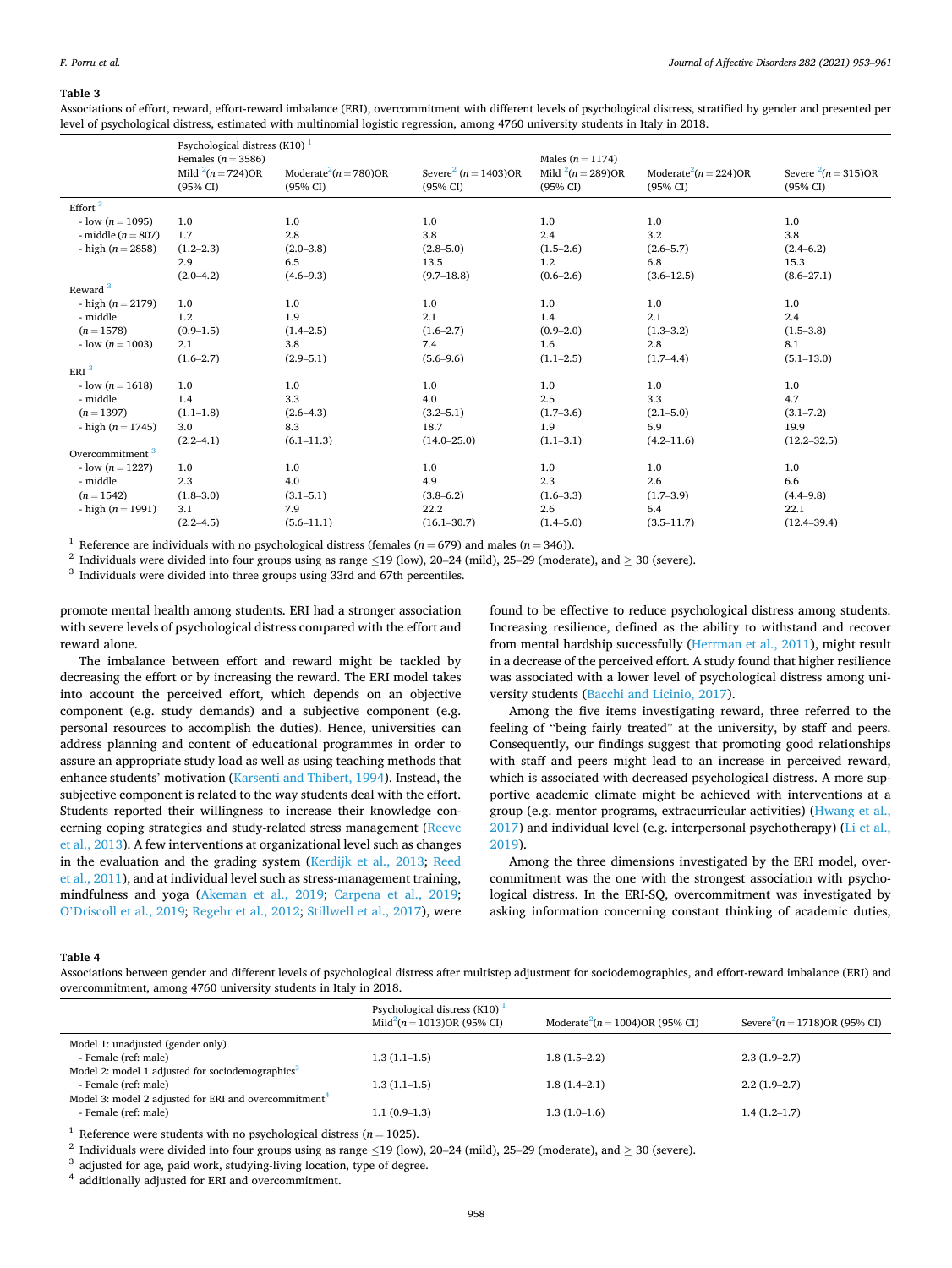and the ability of the student to disconnect from studying once the study time is finished. University students indicated study-life balance as a major stressor and declared to be interested in learning more about it, and in increasing their knowledge about school-related stress management and about coping strategies [\(Gibbons et al., 2019](#page-7-0); [Stallman and](#page-8-0)  [Hurst, 2016](#page-8-0)). More research is needed to understand better the overcommitment among students.

#### *4.3. Gender differences but the real cause is often elsewhere*

Women are more likely to suffer from anxiety and depressive disorders [\(Gibson et al., 2016](#page-7-0); [Institute for Health Metrics and Evaluation](#page-7-0)  [\(IHME\) 2017;](#page-7-0) [Kessler et al., 1994;](#page-7-0) [Smith et al., 2018](#page-8-0)), which are the mental disorders with the strongest association with psychological distress measured with the K10 [\(Andrews and Slade, 2001](#page-7-0)). Gender differences in mental health problems were also found among university students, with female students more likely to report a higher level of psychological distress [\(Auerbach et al., 2018](#page-7-0); Backović et al., 2012; [Beiter et al., 2015;](#page-7-0) [Chow and Choi, 2019](#page-7-0); [Fond et al., 2018;](#page-7-0) [Liu et al.,](#page-7-0)  [2019;](#page-7-0) [Othieno et al., 2014](#page-8-0); [Stewart et al., 2019](#page-8-0); [Wu et al., 2016](#page-8-0)).

In our sample, females reported more psychological distress than males with increasing differences with higher severity of psychological distress. Our findings confirm that gender matters in mental health. However, gender differences are often caused by other factors rather than gender itself. Some authors suggested the gender difference in mental problems may be due to (i) a reduced likelihood of men's mental problems to be detected ([Martin et al., 2013\)](#page-7-0), and (ii) a lower likelihood of studies with no gender difference to be published ([Franco et al.,](#page-7-0)  [2014\)](#page-7-0). In our study, three main findings may contribute to the literature on this topic. Firstly, we did not find a significant interaction between gender with effort, reward, ERI and overcommitment in their associations with psychological distress, suggesting that effort, reward, ERI and overcommitment may have a similar effect on female and male individuals. Secondly, female students experience high effort, low reward, high ERI and high overcommitment more often and higher level than their male peers and this higher exposures could contributes to the gender difference in psychological distress. Thirdly, the gender difference in psychological distress decreased after adjustments for ERI and overcommitment. In order to truly explain gender differences in mental health problems, we may refer to other factors which might also explain within-gender differences [\(Pacheco et al., 2019\)](#page-8-0), such as socioeconomic status and educational level, pattern of behaviors to socialize, attitude toward help-seeking and coping strategies ([Bildt and Mich](#page-7-0)élsen, 2002; [Ennis et al., 2019](#page-7-0); [Miranda-Mendizabal et al., 2019](#page-7-0); [Smith et al., 2018](#page-8-0); [Vermeulen and Mustard, 2000\)](#page-8-0). A meta-analysis on 308 educational programs worldwide reported that female students performed consistently better than male students ([Voyer and Voyer, 2014\)](#page-8-0). In Italy, female students graduate more often on time (57.9% vs 52.6%) and with higher grades (103.8/110 vs 102.0/110) then male students ([Alma-](#page-7-0)[Laurea, 2020](#page-7-0)). This could be somehow related with psychosocial aspects such as higher overcommitment, and results in a higher risk of psychological distress and mental health problems.

Future studies should better investigate the determinants and mechanisms behind the gender difference rather than merely testing their presence.

## **5. Strengths and limitations**

The use of the validated and internationally broadly applied K10 to measure psychological distress due to its clinical relevance is a strength of our study. Contrarily, the use of the Italian version of the ERI-SQ may be a limitation due to its acceptable but limited psychometric properties

([Portoghese et al., 2019](#page-8-0)). Despite it represents only a small share of the total university student population (total target population: 1.720.048, in 2018–2019), the large sample size is a strength of our study. However, our sample does not allow a stratified analysis across all study disciplines. In an additional analysis we noted that the reported associations between effort, reward, and overcommitment with psychological distress did not differ across the three largest studies, given some credence to the generalizability of the findings.

The data collection through a snowball technique came with strengths and weaknesses. The study population was a convenience sample with a possible selection bias which limits the generalizability of our results on the prevalence of mental health problems to the general population. Although the prevalence of mental health problems might be higher compared to the general population, we do not expect that the associations would differ from a broader population. The online snowball is convenient when aiming to reach hidden populations. University students experiencing mental disorders might be less likely to attend lectures and consequently, to fill out a paper-and-pencil questionnaire while being at the university. Moreover, due to the sensitivity of the topic, the online data collection provided more privacy and anonymity to respondents. Nevertheless, the use of an online data collection and online platforms might also have led to a common-method variance.

The cross-sectional nature of our study does not allow to identify a temporal association between effort, reward, ERI, overcommitment, and psychological distress. Further studies are needed in order to investigate this temporality as a mandatory requirement to suggest a causal relationship between effort, reward, ERI overcommitment, and psychological distress.

#### **6. Conclusion**

This study shows a high prevalence of psychological distress among Italian university students, in particular among female students. Our findings suggest that high effort, low reward, ERI and high overcommitment are associated with a higher level of psychological distress among university students. These factors also partly explain the higher prevalence of psychological distress among female students compared to male students. Concerning the high prevalence of psychological distress, there is a need for effective interventions to prevent mental health problems among students. The imbalance between effort and reward as well as overcommitment are potentially modifiable risk factors to target interventions. Longitudinal studies are needed to confirm that ERI and overcommitment are modifiable determinants of university students' mental health.

## **7. Availability of the data**

Raw data pertaining to analyses performed in this study are available from the authors upon reasonable request. Proposals for research based on these data are welcome and can be sent to unicares@erasmusmc.nl.

#### **8. Contributors**

FP, SR, and AB designed the study. FP, SR, IP and AB contributed to the development of the questionnaire. FP collected and analyzed the data. FP wrote the manuscript. SR, UB, IP, MC and AB helped to draft the manuscript.

## **CRediT authorship contribution statement**

**Fabio Porru:** Conceptualization, Data curation, Formal analysis, Methodology, Writing - original draft. **Suzan J.W. Robroek:**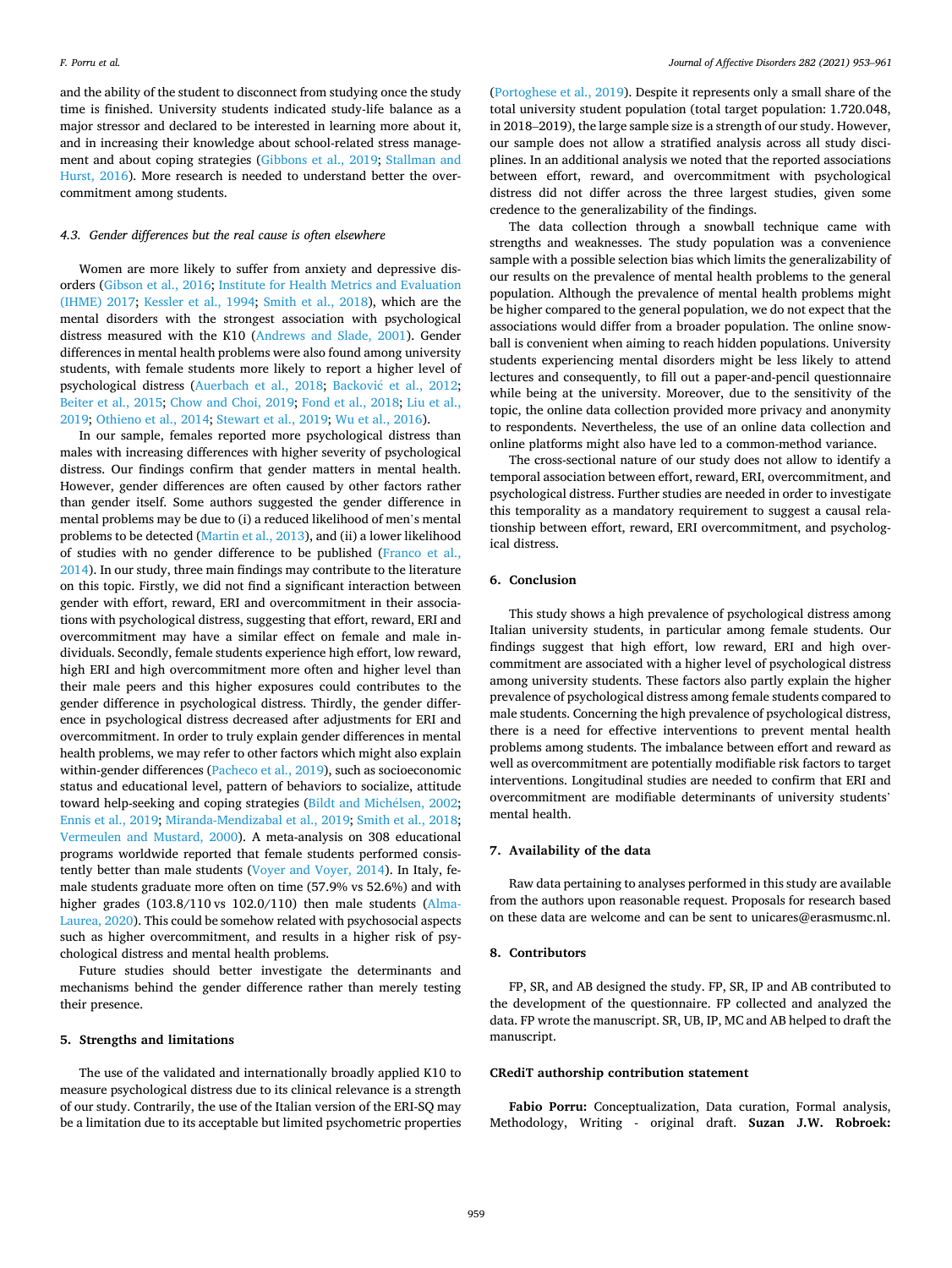<span id="page-7-0"></span>Conceptualization, Methodology, Writing - original draft, Writing - review & editing. **Ute Bültmann:** Methodology, Writing - review & editing. **Igor Portoghese:** Methodology, Writing - review & editing. **Marcello Campagna:** Writing - review & editing. **Alex Burdorf:**  Conceptualization, Methodology, Writing - original draft, Writing - review & editing.

#### **Declaration of Competing Interest**

None.

## **Acknowledgments**

None.

### **Supplementary materials**

Supplementary material associated with this article can be found, in the online version, at [doi:10.1016/j.jad.2020.12.183](https://doi.org/10.1016/j.jad.2020.12.183).

#### **References**

- Akeman, E., Kirlic, N., Clausen, A.N., Cosgrove, K.T., McDermott, T.J., Cromer, L.D., Paulus, M.P., Yeh, H.-.W., Aupperle, R.L., 2019. A pragmatic clinical trial examining the impact of a resilience program on college student mental health. Depress. Anxiety. [https://doi.org/10.1002/da.22969.](https://doi.org/10.1002/da.22969)
- AlmaLaurea, 2020. **Profilo dei Laureati**. URL [https://www2.almalaurea.it/cgi-php/uni](https://www2.almalaurea.it/cgi-php/universita/statistiche/tendine.php?)  [versita/statistiche/tendine.php?](https://www2.almalaurea.it/cgi-php/universita/statistiche/tendine.php?) (accessed 7.30.20).
- Andrews, G., Slade, T., 2001. Interpreting scores on the Kessler Psychological Distress Scale (K10). Aust. N. Z. J. Public Health 25, 494–497. [https://doi.org/10.1111/](https://doi.org/10.1111/j.1467-842x.2001.tb00310.x)  $i.1467 - 842x.2001$ .tb00310.x
- Auerbach, R.P., Mortier, P., Bruffaerts, R., Alonso, J., Benjet, C., Cuijpers, P., Demyttenaere, K., Ebert, D.D., Green, J.G., Hasking, P., Murray, E., Nock, M.K., Pinder-Amaker, S., Sampson, N.A., Stein, D.J., Vilagut, G., Zaslavsky, A.M., Kessler, R.C., Collaborators, WHO WMH-ICS, 2018. WHO world mental health surveys international college student project: prevalence and distribution of mental disorders. J. Abnorm. Psychol. 127, 623–638. [https://doi.org/10.1037/](https://doi.org/10.1037/abn0000362)  [abn0000362](https://doi.org/10.1037/abn0000362).
- Bacchi, S., Licinio, J., 2017. Resilience and psychological distress in psychology and medical students. Acad. Psychiatry J. Am. Assoc. Dir. Psychiatr. Resid. Train. Assoc. Acad. Psychiatry 41, 185–188. <https://doi.org/10.1007/s40596-016-0488-0>.
- Backović, D.V., Zivojinović, J.I., Maksimović, J., Maksimović, M., 2012. Gender [differences in academic stress and burnout among medical students in final years of](http://refhub.elsevier.com/S0165-0327(20)33273-0/sbref0006)  [education. Psychiatr. Danub. 24, 175](http://refhub.elsevier.com/S0165-0327(20)33273-0/sbref0006)–181.
- Beiter, R., Nash, R., McCrady, M., Rhoades, D., Linscomb, M., Clarahan, M., Sammut, S., 2015. The prevalence and correlates of depression, anxiety, and stress in a sample of college students. J. Affect. Disord. 173, 90–96. [https://doi.org/10.1016/j.](https://doi.org/10.1016/j.jad.2014.10.054) [jad.2014.10.054.](https://doi.org/10.1016/j.jad.2014.10.054)
- Benton, S.A., Robertson, J.M., Tseng, W.-.C., Newton, F.B., Benton, S.L., 2003. Changes in counseling center client problems across 13 years. Prof. Psychol. Res. Pract. 34, 66–72. [https://doi.org/10.1037/0735-7028.34.1.66.](https://doi.org/10.1037/0735-7028.34.1.66)
- Bildt, C., Michélsen, H., 2002. Gender differences in the effects from working conditions on mental health: a 4-year follow-up. Int. Arch. Occup. Environ. Health 75, 252–258. [https://doi.org/10.1007/s00420-001-0299-8.](https://doi.org/10.1007/s00420-001-0299-8)
- Carpena, M.X., Tavares, P., de, S., Menezes, C.B., 2019. The effect of a six-week focused meditation training on depression and anxiety symptoms in Brazilian university students with 6 and 12 months of follow-up. J. Affect. Disord. 246, 401–407. [https://](https://doi.org/10.1016/j.jad.2018.12.126)  [doi.org/10.1016/j.jad.2018.12.126](https://doi.org/10.1016/j.jad.2018.12.126).
- Chow, S.K.Y., Choi, E.K.Y., 2019. Assessing the mental health, physical activity levels, and resilience of today's junior college students in self-financing institutions. Int. J. Environ. Res. Public. Health 16. <https://doi.org/10.3390/ijerph16173210>.
- Duffy, M.E., Twenge, J.M., Joiner, T.E., 2019. Trends in mood and anxiety symptoms and suicide-related outcomes among U.S. undergraduates, 2007–2018: evidence From two national surveys. J. Adolesc. Health 65, 590–598. [https://doi.org/10.1016/j.](https://doi.org/10.1016/j.jadohealth.2019.04.033)  [jadohealth.2019.04.033](https://doi.org/10.1016/j.jadohealth.2019.04.033).
- Ennis, E., McLafferty, M., Murray, E., Lapsley, C., Bjourson, T., Armour, C., Bunting, B., Murphy, S., O'Neill, S., 2019. Readiness to change and barriers to treatment seeking in college students with a mental disorder. J. Affect. Disord. 252, 428–434. [https://](https://doi.org/10.1016/j.jad.2019.04.062)  [doi.org/10.1016/j.jad.2019.04.062](https://doi.org/10.1016/j.jad.2019.04.062).
- Fond, G., Bourbon, A., Auquier, P., Micoulaud-Franchi, J.-.A., Lançon, C., Boyer, L., 2018. Venus and Mars on the benches of the faculty: influence of gender on mental health and behavior of medical students. Results from the BOURBON national study. J. Affect. Disord. 239, 146–151. [https://doi.org/10.1016/j.jad.2018.07.011.](https://doi.org/10.1016/j.jad.2018.07.011)
- Franco, A., Malhotra, N., Simonovits, G., 2014. Social science. Publication bias in the social sciences: unlocking the file drawer. Science 345, 1502–1505. https://doi.org/ [10.1126/science.1255484](https://doi.org/10.1126/science.1255484).
- Furukawa, T.A., Kessler, R.C., Slade, T., Andrews, G., 2003. The performance of the K6 and K10 screening scales for psychological distress in the Australian National Survey

of Mental Health and Well-Being. Psychol. Med. 33, 357–362. [https://doi.org/](https://doi.org/10.1017/s0033291702006700)  [10.1017/s0033291702006700.](https://doi.org/10.1017/s0033291702006700)

- Gibbons, S., Trette-McLean, T., Crandall, A., Bingham, J.L., Garn, C.L., Cox, J.C., 2019. Undergraduate students survey their peers on mental health: perspectives and strategies for improving college counseling center outreach. J. Am. Coll. Health 67, 580–591. [https://doi.org/10.1080/07448481.2018.1499652.](https://doi.org/10.1080/07448481.2018.1499652)
- Gibson, P.A., Baker, E.H., Milner, A.N., 2016. The role of sex, gender, and education on depressive symptoms among young adults in the United States. J. Affect. Disord. 189, 306–313. [https://doi.org/10.1016/j.jad.2015.08.067.](https://doi.org/10.1016/j.jad.2015.08.067)
- Herrman, H., Stewart, D.E., Diaz-Granados, N., Berger, E.L., Jackson, B., Yuen, T., 2011. What is Resilience? Can. J. Psychiatry 56, 258–265. [https://doi.org/10.1177/](https://doi.org/10.1177/070674371105600504)  [070674371105600504](https://doi.org/10.1177/070674371105600504).
- Hilger-Kolb, J., Diehl, K., Herr, R., Loerbroks, A., 2018. Effort-reward imbalance among students at German universities: associations with self-rated health and mental health. Int. Arch. Occup. Environ. Health 91, 1011–1020. [https://doi.org/10.1007/](https://doi.org/10.1007/s00420-018-1342-3)  s00420-018-1342-3
- Hinsch, D.M., Spanier, K., Radoschewski, F.M., Bethge, M., 2019. Associations between overcommitment, effort-reward imbalance and mental health: findings from a longitudinal study. Int. Arch. Occup. Environ. Health 92, 559-567. https://doi.org/ [10.1007/s00420-018-1391-7](https://doi.org/10.1007/s00420-018-1391-7).
- Hodge, B., Wright, B., Bennett, P., 2019. Balancing effort and rewards at university: implications for physical health, mental health, and academic outcomes. Psychol. Rep. [https://doi.org/10.1177/0033294119841845,](https://doi.org/10.1177/0033294119841845) 33294119841845.
- Hwang, I.C., Park, K.H., Kim, J.J., Yim, J., Ko, K.P., Bae, S.M., Kyung, S.Y., 2017. Perceived social support as a determinant of quality of life among medical students: 6-month follow-up study. Acad. Psychiatry J. Am. Assoc. Dir. Psychiatr. Resid. Train. Assoc. Acad. Psychiatry 41, 180–184. [https://doi.org/10.1007/s40596-016-0503-5.](https://doi.org/10.1007/s40596-016-0503-5)
- IBM, 2019. **SPSS Statistics** 25. URL [https://www.ibm.com/support/pages/downl](https://www.ibm.com/support/pages/downloading-ibm-spss-statistics-25)  [oading-ibm-spss-statistics-25](https://www.ibm.com/support/pages/downloading-ibm-spss-statistics-25) (accessed 12.12.19).
- Institute for Health Metrics and Evaluation (IHME), 2017. Global burden of disease study 2017 (GBD 2017) data resources. URL <http://ghdx.healthdata.org/gbd-2017> (accessed 11.4.19).
- Istituto Nazionale di Statistica (Istat), 2019. **Condizioni di vita, reddito e carico fiscale delle famiglie**. Istat. URL. [https://www.istat.it/it/files//2018/12/Report-Reddito](https://www.istat.it/it/files//2018/12/Report-Reddito-Condizioni-di-vita-2017.pdf) [-Condizioni-di-vita-2017.pdf.](https://www.istat.it/it/files//2018/12/Report-Reddito-Condizioni-di-vita-2017.pdf) accessed 6.25.19.
- Karsenti, T., Thibert, G., 1994. **The relationship between teaching style and withinterm changes in junior-college student motivation**.
- Kerdijk, W., Tio, R.A., Mulder, B.F., Cohen-Schotanus, J., 2013. Cumulative assessment: strategic choices to influence students' study effort. BMC Med. Educ. 13, 172. <https://doi.org/10.1186/1472-6920-13-172>.
- Kessler, R.C., Barker, P.R., Colpe, L.J., Epstein, J.F., Gfroerer, J.C., Hiripi, E., Howes, M. J., Normand, S.-L.T., Manderscheid, R.W., Walters, E.E., Zaslavsky, A.M., 2003. Screening for serious mental illness in the general population. Arch. Gen. Psychiatry 60, 184–189. [https://doi.org/10.1001/archpsyc.60.2.184.](https://doi.org/10.1001/archpsyc.60.2.184)
- Kessler, R.C., Green, J.G., Gruber, M.J., Sampson, N.A., Bromet, E., Cuitan, M., Furukawa, T.A., Gureje, O., Hinkov, H., Hu, C., Lara, C., Lee, S., Mneimneh, Z., Myer, L., Oakley-Browne, M., Posada-Villa, J., Sagar, R., Viana, M.C., Zaslavsky, A. M., 2010. Screening for serious mental illness in the general population with the K6 screening scale: results from the WHO world mental health (WMH) survey initiative. Int. J. Methods Psychiatr. Res. 19, 4–22. <https://doi.org/10.1002/mpr.310>.
- Kessler, R.C., McGonagle, K.A., Zhao, S., Nelson, C.B., Hughes, M., Eshleman, S., Wittchen, H.U., Kendler, K.S., 1994. Lifetime and 12-month prevalence of DSM-III-R psychiatric disorders in the United States. Results from the national comorbidity survey. Arch. Gen. Psychiatry 51, 8-19. https://doi.org/10.1001, [archpsyc.1994.03950010008002.](https://doi.org/10.1001/archpsyc.1994.03950010008002)
- Lenzenweger, M.F., Lane, M.C., Loranger, A.W., Kessler, R.C., 2007. DSM-IV personality disorders in the national comorbidity survey replication. Biol. Psychiatry 62, 553–564. <https://doi.org/10.1016/j.biopsych.2006.09.019>.
- Li, Y., Roslan, S.B., Ahmad, N.A.B., Omar, Z.B., Zhang, L., 2019. Effectiveness of group interpersonal psychotherapy for decreasing aggression and increasing social support among Chinese university students: a randomized controlled study. J. Affect. Disord. 251, 274–279. [https://doi.org/10.1016/j.jad.2018.12.051.](https://doi.org/10.1016/j.jad.2018.12.051)
- Liu, Y., Zhang, N., Bao, G., Huang, Y., Ji, B., Wu, Y., Liu, C., Li, G., 2019. Predictors of depressive symptoms in college students: a systematic review and meta-analysis of cohort studies. J. Affect. Disord. 244, 196–208. [https://doi.org/10.1016/j.](https://doi.org/10.1016/j.jad.2018.10.084) [jad.2018.10.084.](https://doi.org/10.1016/j.jad.2018.10.084)
- Martin, L.A., Neighbors, H.W., Griffith, D.M., 2013. The experience of symptoms of depression in men vs women: analysis of the National Comorbidity Survey Replication. JAMA Psychiatry 70, 1100–1106. [https://doi.org/10.1001/](https://doi.org/10.1001/jamapsychiatry.2013.1985) [jamapsychiatry.2013.1985.](https://doi.org/10.1001/jamapsychiatry.2013.1985)
- Ministero dell'Istruzione dell'Universita ` e della Ricerca, 2019. **Data dell'istruzione superiore (Iscritti per anno accademico**). URL [http://dati.ustat.miur.it/dataset/i](http://dati.ustat.miur.it/dataset/iscritti/resource/e76fcb62-22c5-4ff9-a425-e06f3d6f8330?inner_span=True) [scritti/resource/e76fcb62-22c5-4ff9-a425-e06f3d6f8330?inner\\_span](http://dati.ustat.miur.it/dataset/iscritti/resource/e76fcb62-22c5-4ff9-a425-e06f3d6f8330?inner_span=True)=True (accessed 12.11.19).
- Miranda-Mendizabal, A., Castellví, P., Alayo, I., Vilagut, G., Blasco, M.J., Torrent, A., Ballester, L., Almenara, J., Lagares, C., Roca, M., Sesé, A., Piqueras, J.A., Soto-Sanz, V., Rodríguez-Marín, J., Echeburúa, E., Gabilondo, A., Cebrià, A.I., Bruffaerts, R., Auerbach, R.P., Mortier, P., Kessler, R.C., Alonso, J., 2019. Gender commonalities and differences in risk and protective factors of suicidal thoughts and behaviors: a cross-sectional study of Spanish university students. Depress. Anxiety 36, 1102–1114. [https://doi.org/10.1002/da.22960.](https://doi.org/10.1002/da.22960)
- O'Driscoll, M., Byrne, S., Byrne, H., Lambert, S., Sahm, L.J., 2019. An online mindfulness-based intervention for undergraduate pharmacy students: results of a mixed-methods feasibility study. Curr. Pharm. Teach. Learn. 11, 858–875. [https://](https://doi.org/10.1016/j.cptl.2019.05.013) [doi.org/10.1016/j.cptl.2019.05.013](https://doi.org/10.1016/j.cptl.2019.05.013).